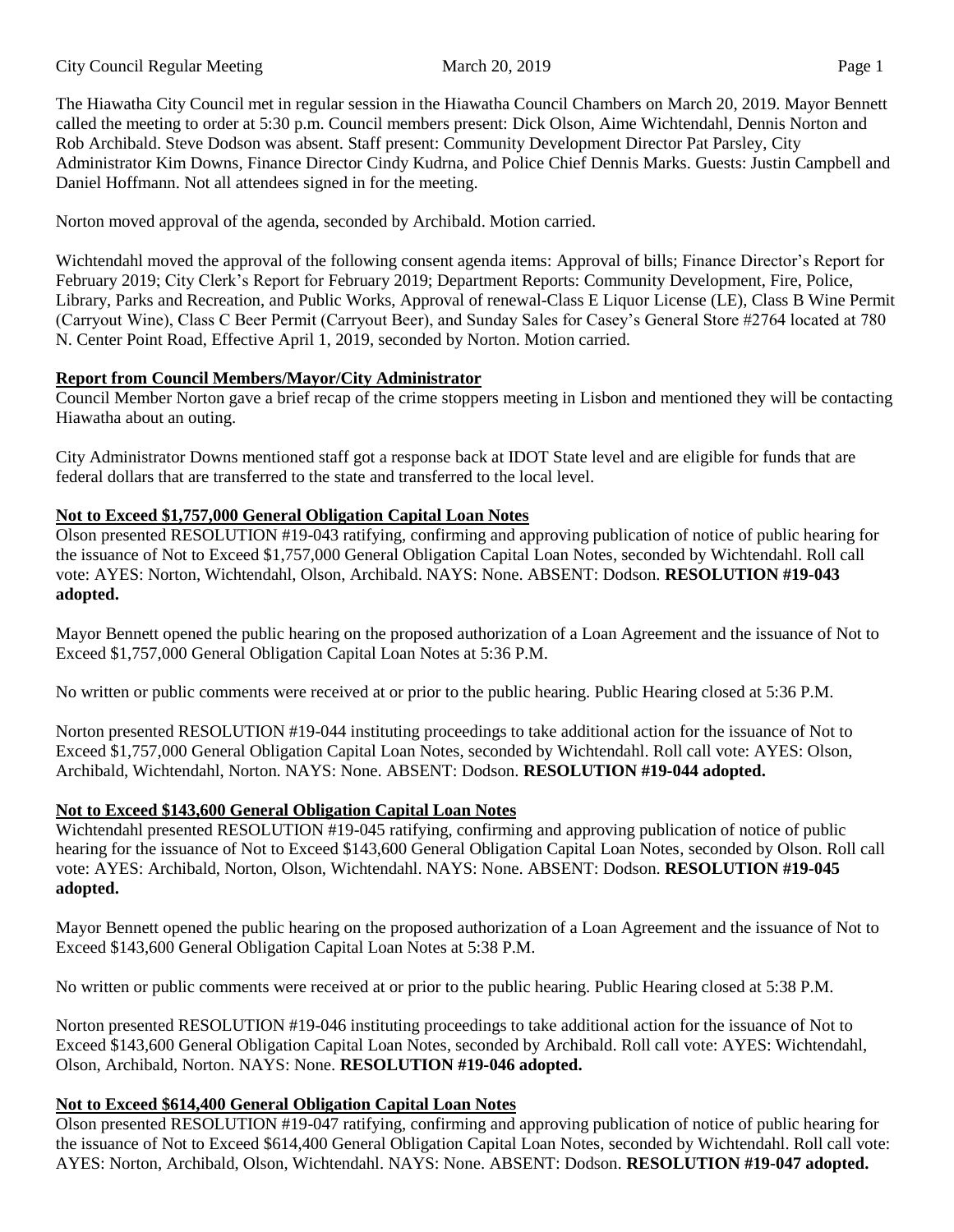Mayor Bennett opened the public hearing on the proposed authorization of a Loan Agreement and the issuance of Not to Exceed \$614,400 General Obligation Capital Loan Notes at 5:39 P.M.

No written or public comments were received at or prior to the public hearing. Public Hearing closed at 5:40 P.M.

Archibald presented RESOLUTION #19-048 instituting proceedings to take additional action for the issuance of Not to Exceed \$614,400 General Obligation Capital Loan Notes, seconded by Norton. Roll call vote: AYES: Olson, Archibald, Norton, Wichtendahl. NAYS: None. ABSENT: Dodson. **RESOLUTION #19-048 adopted.** 

### **Authorizing the Issuance of \$2,515,000 General Obligation Capital Loan Notes, Series 2019, and Levying a tax for the payment thereof**

Olson presented RESOLUTION #19-049 authorizing the Issuance of \$2,515,000 General Obligation Capital Loan Notes, Series 2019, and Levying a tax for the payment thereof, seconded by Archibald. Roll call vote: AYES: Archibald, Wichtendahl, Norton, Olson. NAYS: None. ABSENT: Dodson. **RESOLUTION #19-049 adopted.** 

### **Willman Street Signal Project**

Norton presented RESOLUTION #19-050 approving a design contract amendment with Shive Hattery for additional engineering services necessary to expand the project to include design of intersection crosswalks and the east and west approaches on Willman Street, resulting in additional cost to the Agreement in the total amount of \$10,500 in connection with the 2019 Willman Street Signal Project, seconded by Wichtendahl. Roll call vote: AYES: Norton, Wichtendahl, Olson, Archibald. NAYS: None. ABSENT: Dodson. **RESOLUTION #19-050 adopted.** 

Wichtendahl presented RESOLUTION #19-051 authorizing city staff to move forward with ordering and purchasing the necessary the traffic signal mast arms and poles at a total estimated cost of \$50,000.00, for the 2019 Willman Street Signal Project, seconded by Archibald. Roll call vote: AYES: Wichtendahl, Archibald, Olson, Norton. NAYS: None. ABSENT: Dodson. **RESOLUTION #19-051 adopted.** 

### **Discussion/Possible Action regarding an Engineering Contract with Shive Hattery for the design of a resurfacing contract for Center Point Road from Blairs Ferry Road to Clark Street**

City Engineer Bender explained it is their intent to do this as a separate project to repair 15 year old asphalt and look into a different process.

Norton presented RESOLUTION #19-052 approving Engineering Contract for the design of a resurfacing contract from Blairs Ferry Road to Clark Street with Shive Hattery for preparation of design work and specifications for the 2019 Center Point Road Rehabilitation Project, in an amount not to exceed \$39,300.00, seconded by Archibald. Roll call vote: AYES: Olson, Wichtendahl, Norton, Archibald. NAYS: None. ABSENT: Dodson. **RESOLUTION #19-052 adopted.** 

### **Approving a design contract for the 12th Avenue Overlay project from Blairs Ferry Road to Lyndhurst Drive with MSA**

Wichtendahl presented RESOLUTION #19-053 approving a design contract for the 12th Avenue Overlay project from Blairs Ferry Road to Lyndhurst Drive with MSA for preparation of design work and specifications for the 2019 12th Ave Reconstruction Project, in an amount not to exceed \$49,050.00, seconded by Archibald. Roll call vote: AYES: Norton, Archibald, Olson, Wichtendahl. NAYS: None. ABSENT: Dodson. **RESOLUTION #19-053 adopted.** 

### **Authorizing the purchase and sale of handguns for the Police Department**

Olson presented RESOLUTION #19-054 authorizing the purchase of sixteen (16) Glock 17 Gen 5 Handguns for \$6,544.00 from Kiesler Police Supply and the sale of sixteen (16) Glock 17 Gen 4 Handguns to Cedar Valley Outfitters for \$6,544.00, seconded by Wichtendahl. Roll call vote: AYES: Archibald, Norton, Olson, Wichtendahl. NAYS: None. ABSENT: Dodson. **RESOLUTON #19-054 adopted.** 

### **Approving contract agreement with Hiawatha News – Cynthia Peterson for "Hiawatha Insights" newsletter preparation services**

Wichtendahl presented RESOLUTION #19-055 approving contract agreement with Hiawatha News – Cynthia Peterson for "Hiawatha Insights" newsletter preparation services, seconded by Norton. Roll call vote: AYES: Olson, Norton, Wichtendahl, Archibald. NAYS: None. ABSENT: Dodson. **RESOLUTION #19-055 adopted.**